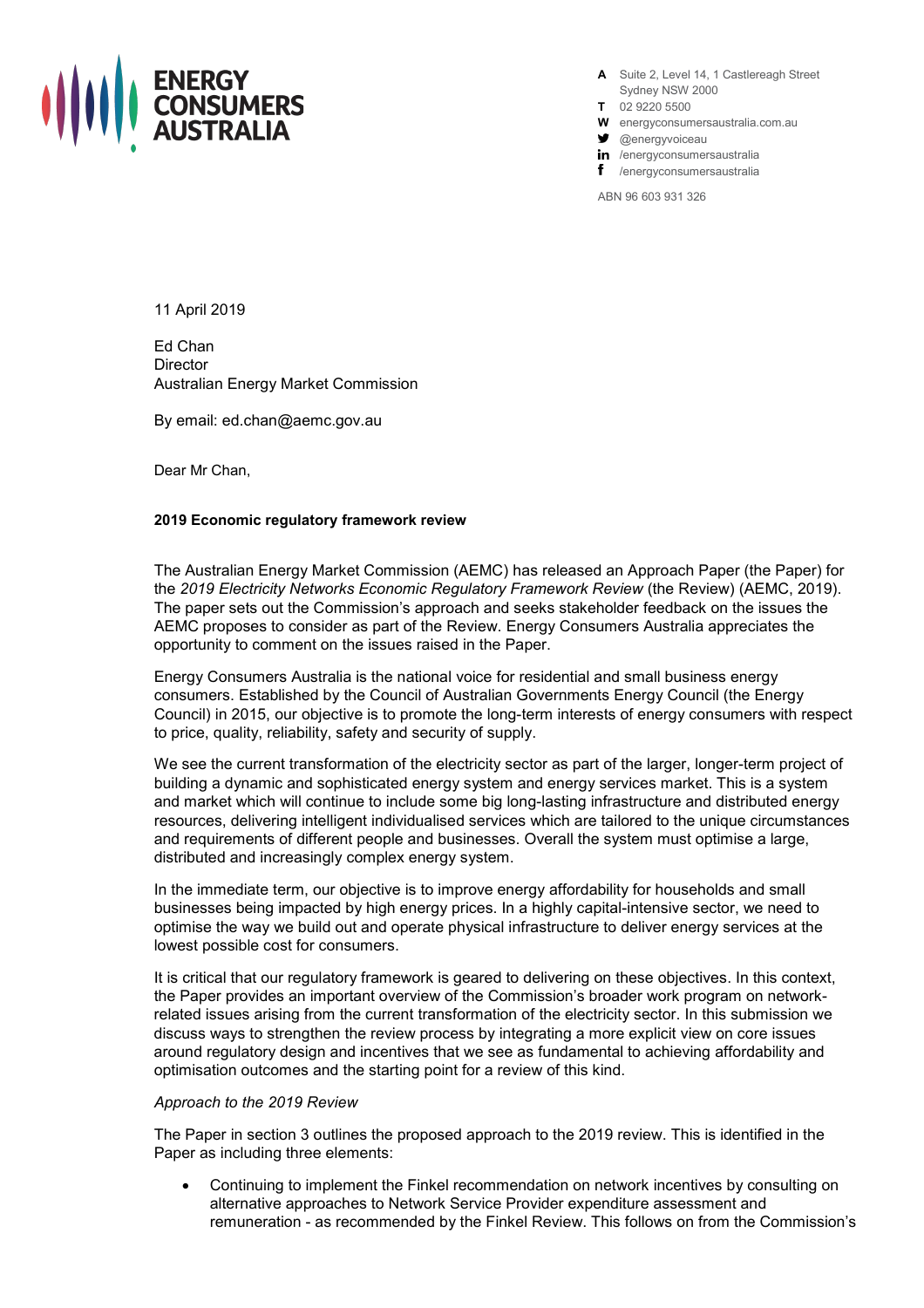

finding in the 2018 Review that incentives are not aligned and, in certain circumstances, a strong capex bias exists.

- Monitoring of key trends and market developments. The Commission will continue to monitor key trends in grid usage as well as development and uptake of new technology and new business models.
- Providing advice on regulatory sandboxes, as requested by the COAG Energy •Council Senior Committee of Officials. As we have submitted separately on sandboxes we won't address this further.

As an overall observation, Energy Consumers Australia believes that any comprehensive review of the operation of economic regulation should be grounded in detailed analytic descriptions of the operation of the 'incentive regulation' framework for electricity distribution in Australia. This review jumps this critical step.

One consequence is that the review overstates the significance of conclusions reached in previous investigations. For example, the finding that the current incentive regime includes a 'capex bias' isn't so much a conclusion as a direct consequence of the historical process by which the EBSS and CESS have been developed.

The EBSS was developed to deal with the consequences of the time dependence of the incentive for making opex savings, an issue that arises specifically from the use of the  $4<sup>th</sup>$  year in the previous period as the basis for base-step-trend opex forecasts. The EBSS operates to give the business the same incentive (economic rent) for an opex saving irrespective of the year in which it is made, being six years. The AER has then calculated that the distribution of the benefit of the efficiency gain (opex saving) is 30% to the network and 70% to consumers. To make this calculation the AER had to assume a discount rate for the NPV calculation, and they chose 6%. The CESS has then been developed to apply the same logic to capex savings, having now a goal of a 30:70 sharing ratio.

That the incentive is not the same if the allowed rate of return is greater than 6%, and that there is a greater incentive for opex savings than capex saving, is simply a consequence of the choice of 6% as the discount rate for calculation of the sharing ratio, and the replication of that ratio for the CESS. Now that the allowed rate of return is below 6% it could be argued there will be an 'opex bias.'

The cause of this bias is ultimately the choice made in the opex forecasting approach and the set of decisions to implement an EBSS and then a CESS and the design of these. Rather than simply concluding that the incentive bias would be removed by changing the way expenditure is forecast or is subsequently incorporated in the Roll Forward Model (both of which are varieties of a 'totex' approach) other more fundamental alternatives should be considered.

To provide the necessary analytic assessment Energy Consumers Australia is developing a paper *Economic Regulation of Electricity Distribution.* The paper is intended to have three main parts; the first will focus on the objectives and theory of economic regulation including the consideration of incentives, the second will provide an explicit statement of the Australian electricity distribution variant of economic regulation, and the third will use that specification to assess the effectiveness of the regulatory model against the objectives.

# *Some preliminary observations on incentive regulation*

Notwithstanding our work in developing this analytic assessment, we feel it important to touch on the important elements that were part of our presentation to the public forum on 6 March 2019. We begin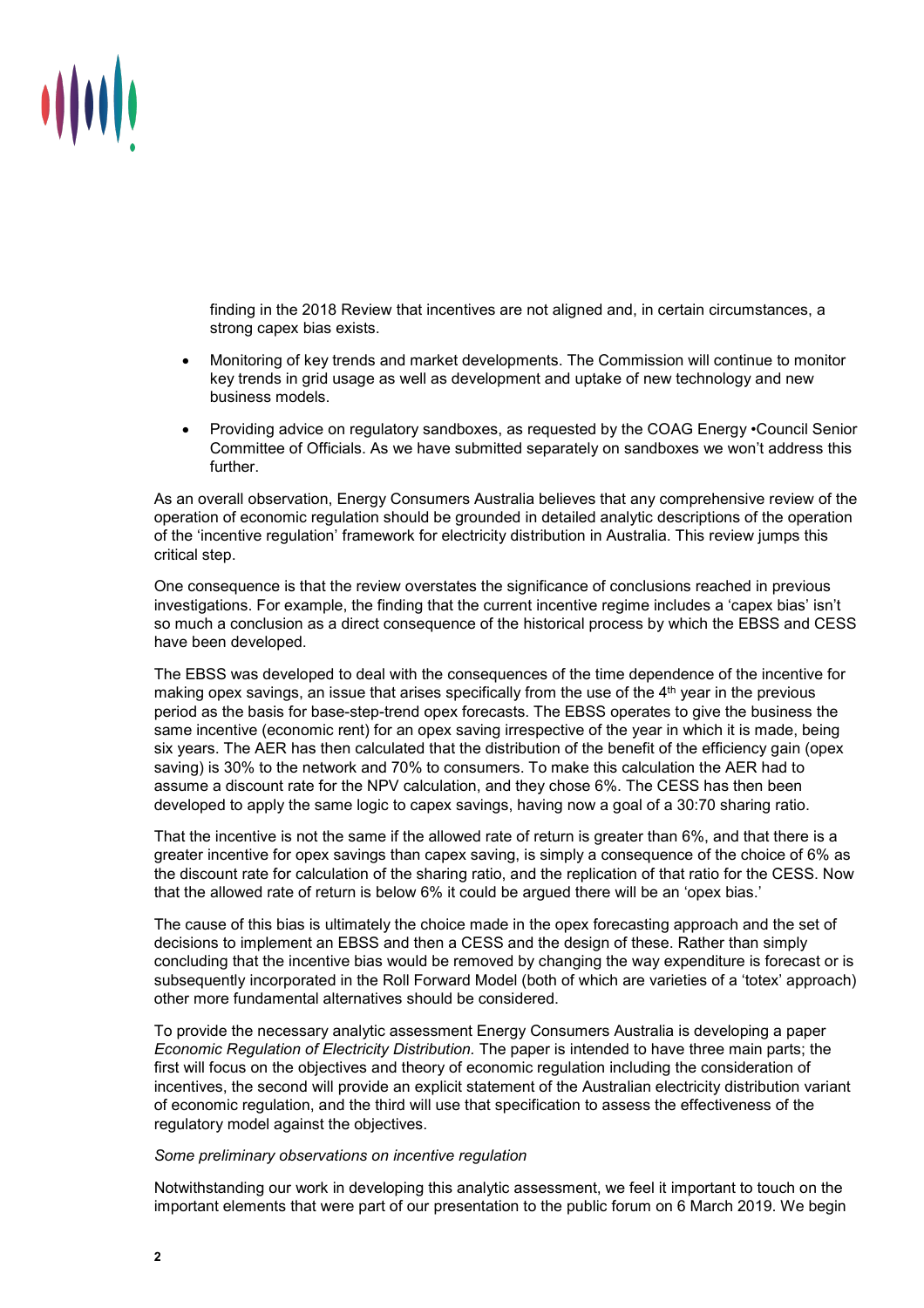

with restating principles of efficiency in the long-term interests of consumers, and then discuss the operation of incentives.

The objective of policy is the **promotion of the long-term interests of consumers**. Regulation of natural monopolies for efficient outcomes is a precondition for achievement of the objective. There are two elements to static – at a point in time – efficiency.

- Allocative efficiency simply that prices are equal to costs, there is no monopoly rent. This can also be called efficient prices.
- Productive efficiency that costs are as low as they can be, also called technical efficiency. This can be called efficient costs.

The theory of incentives deals with the circumstance where there is a principal who 'contracts with' one or more agents to deliver the principal's objective. The most common example is the remuneration of business executives so that they pursue the objective of shareholders (e.g. increased returns) rather than their own interests (expanding the business). Any such contract includes incentives. There really is no such thing as a regulatory scheme without incentives, as we will see.

In the case where there is a regulator specifying the prices that a natural monopoly business can earn there are two polar contract forms. For simplicity we start with a single product business.

The first – which we will call 'pure cost of service' regulation – occurs where the prices are determined based on the business's actual costs. The second – which we will call 'fixed price' – occurs when the regulator sets a fixed price for the duration of the contract.

In these two pure forms we are separately addressing two uncertainties faced by the regulator. The first is that the regulator has no idea about what the cost opportunities for the business are. If the regulator chooses to use a fixed price approach they face an adverse selection problem – set too high the business earns rents, set too low the business doesn't participate. So the regulator has to err on the side of setting the fixed price too high.

The regulator also doesn't know how much (not costless) effort business will apply to efficiency improvement. If the regulator chooses a pure cost of service approach they face a moral hazard problem in deciding whether to accept the business's costs.

The theory has been well specified by Laffont and Tirole in their little volume *The Theory of Incentives for Regulation and Procurement.[1](#page-2-0)* They conclude that the optimal contract involves a linear mix of these two forms and the firms with high cost efficiency possibilities will choose a contract with a higher incentive component. However, this insight is gleaned from a 'single shot' contract.

A weakness remains the assumption that costs can be known even after the fact. In practice, the actual cost of equity capital (i.e. what is the minimum amount you would need to pay) can't be observed without the effect of regulatory decisions.

There are two totemic implementations of monopoly regulation; historic US rate of return and the UK price cap (RPI-X). The former isn't really pure historic cost of service because a rate case only sets up rates going forward based on most recent historic costs. So in effect it is a fixed price that is reviewable at any time at the request of the business when their costs increase – but has no mechanism to force cost decreases to be passed on. We do know courtesy of Averch and Johnson that this form of regulation does create an incentive to inefficiently prefer capex over opex because it

<span id="page-2-0"></span> <sup>1</sup> <https://trove.nla.gov.au/work/22295508>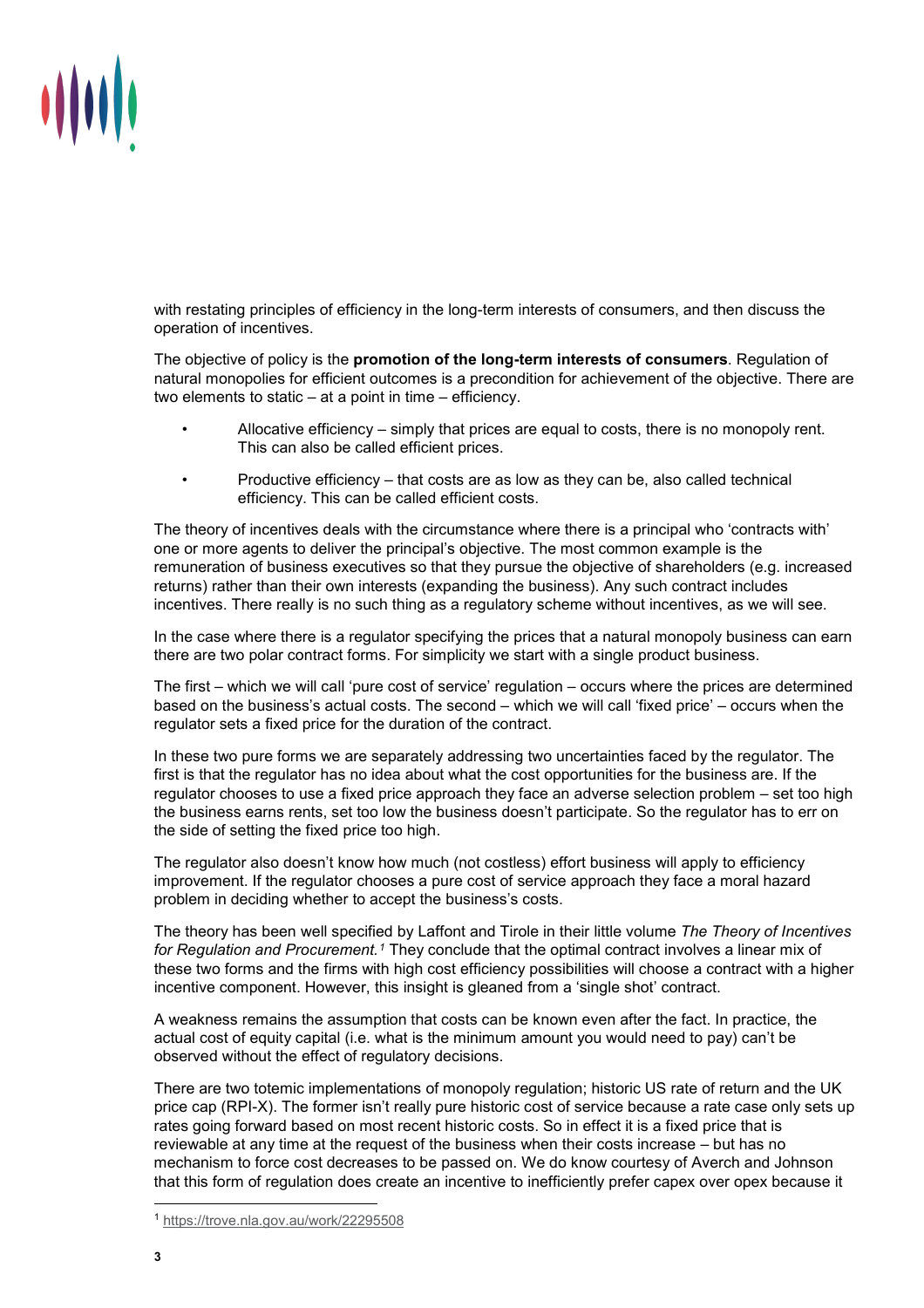

artificially inflates profit (as an absolute not relative number)[2.](#page-3-0) In the multi-product case rate of return regulation doesn't permit price rebalancing without a new rate case (and in declining cost environments it is rebalancing that acts as the rate case trigger).

The UK price cap using the RPI-X formula was designed as a pure form fixed price model. The price cap is fixed for each year via a pathway established through a combination of inflation and a productivity factor. It worked moderately well for the first period after control by ownership (i.e. postprivatisation), where some faith can be had on initial prices. It doesn't work so well for a reset. It was very effective for price rebalancing as occurred in fixed line telecommunications between line rental and call charges.

The regime we have is now using revenue caps rather than price. This has two implications – the first is the issue about consequences on risk exposure to volume variance from forecast, the second is the impact it has on (second best) efficient prices – but that is outside the scope of this discussion.

Our 'incentive regime' is a fixed price regime modified to deal with the five-yearly reset (that is the EBSS and CESS). 'X' is used for 'revenue smoothing' not a productivity factor on the price path. Separately the business faces an incentive to 'build the RAB' if the allowed rate of return is greater than the cost of capital.

# *What are the consequences of a 'capex bias'?*

The discussion on whether there is a bias in the incentives has been joined to a related concept of whether a network business has incentives to choose capex or opex solutions. The issue here is that the business makes these decisions primarily in its revenue proposal where the incentives themselves have no role. The decision whether to make opex or capex savings after the proposal has been accepted is the domain of the expenditure incentives. In the language of incentive regulation, it is management's decision about how much effort to put into making these savings.

Some of that effort could result in a capex being deferred while a solution requiring increased opex is implemented, but it is far from clear that this describes anything more than a small number of efficiency projects. The absence of detailed examples of prospective capex/opex trade-offs makes any detailed analysis of how changes to the incentive regime could promote efficient trade-offs very difficult.

Energy Consumers Australia is not confident that the implementation of any variety of 'totex' approach will significantly enhance the operation of the incentive regime nor provide any benefits in accelerating the transition of networks to supporting and utilizing significantly higher levels of Distributed Energy Resources. We note the Commission's acknowledgement that any reform 'would require extensive stakeholder consultation and collaboration between the industry and market bodies such as the Commission and the AER, and that significant lead time may be required.'

The consideration of totex should go beyond theory to review the real-world applications of the mechanism in the UK and elsewhere. We note that the report by KPMG commissioned by COAG Energy Council<sup>[3](#page-3-1)</sup> and the report by Frontier Economics for the  $AEMC<sup>4</sup>$  $AEMC<sup>4</sup>$  $AEMC<sup>4</sup>$  provide some of this analysis.

<span id="page-3-0"></span> <sup>2</sup> Averch, H. and Johnson, L.L., 1962. Behavior of the firm under regulatory constraint. *The American Economic Review*, pp.1052-1069. 3

<span id="page-3-1"></span>[http://www.coagenergycouncil.gov.au/sites/prod.energycouncil/files/publications/documents/180228%20KPMG%](http://www.coagenergycouncil.gov.au/sites/prod.energycouncil/files/publications/documents/180228%20KPMG%20-%20DEE%20-%20network%20incentives%20optimisation%20-%20final%20for%20publication%20%28003%29.pdf) [20-%20DEE%20-%20network%20incentives%20optimisation%20-](http://www.coagenergycouncil.gov.au/sites/prod.energycouncil/files/publications/documents/180228%20KPMG%20-%20DEE%20-%20network%20incentives%20optimisation%20-%20final%20for%20publication%20%28003%29.pdf) [%20final%20for%20publication%20%28003%29.pdf](http://www.coagenergycouncil.gov.au/sites/prod.energycouncil/files/publications/documents/180228%20KPMG%20-%20DEE%20-%20network%20incentives%20optimisation%20-%20final%20for%20publication%20%28003%29.pdf)

<span id="page-3-2"></span><sup>4</sup> [https://www.aemc.gov.au/sites/default/files/content/ae0d3fc5-4b9a-496a-a072-50886bc5c86f/2017-12-20-Totex](https://www.aemc.gov.au/sites/default/files/content/ae0d3fc5-4b9a-496a-a072-50886bc5c86f/2017-12-20-Totex-frameworks-Final-report-STC.pdf)[frameworks-Final-report-STC.pdf](https://www.aemc.gov.au/sites/default/files/content/ae0d3fc5-4b9a-496a-a072-50886bc5c86f/2017-12-20-Totex-frameworks-Final-report-STC.pdf)